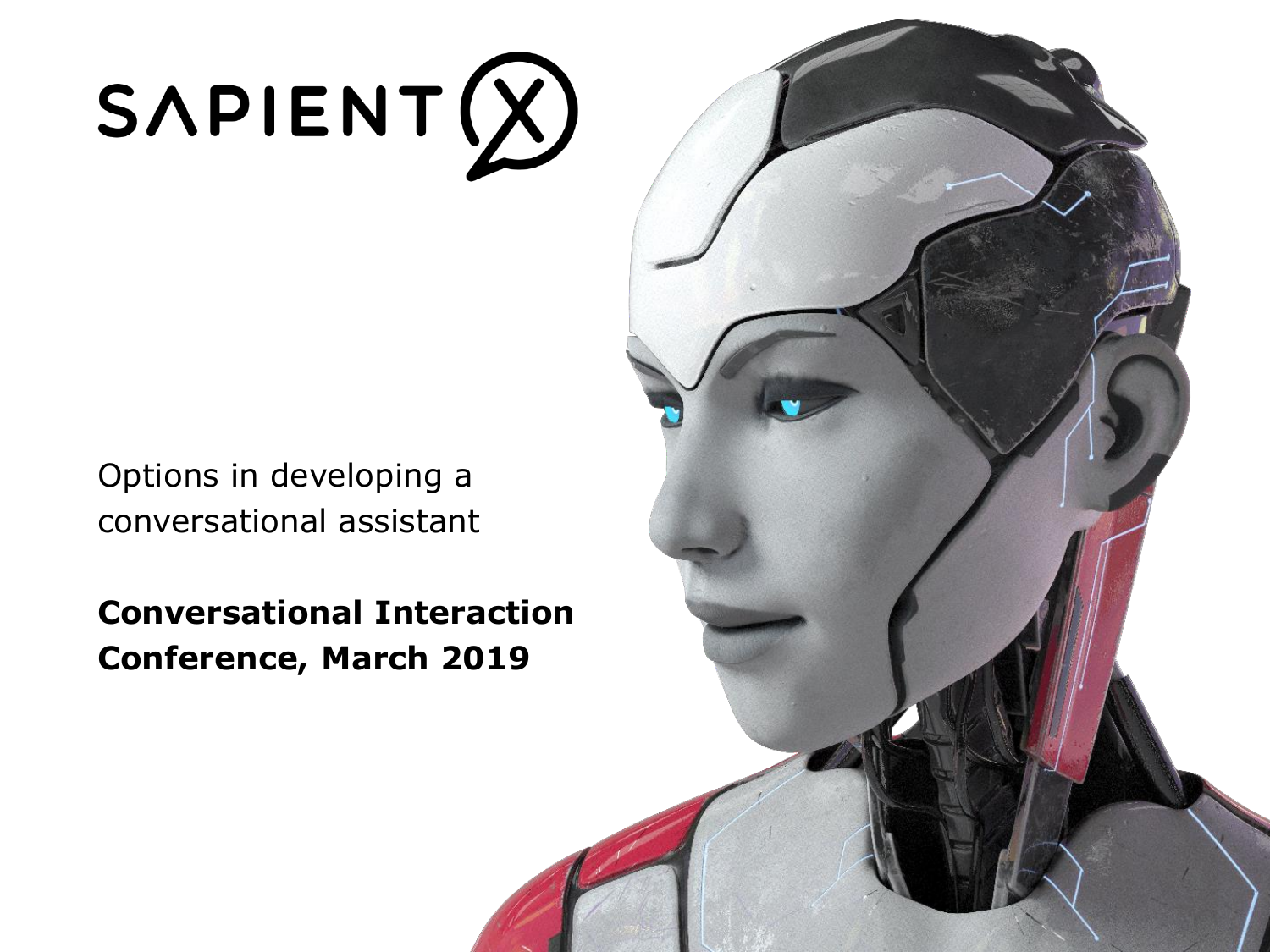### **OVERVIEW**

We develop custom conversational solutions with our clients, largely in the automotive space.

I describe the process and the options.

Stages of engagement with client:

- Generation of the vision
- Nomenclature and Education
- Options determination
- Prototype
- Implementation

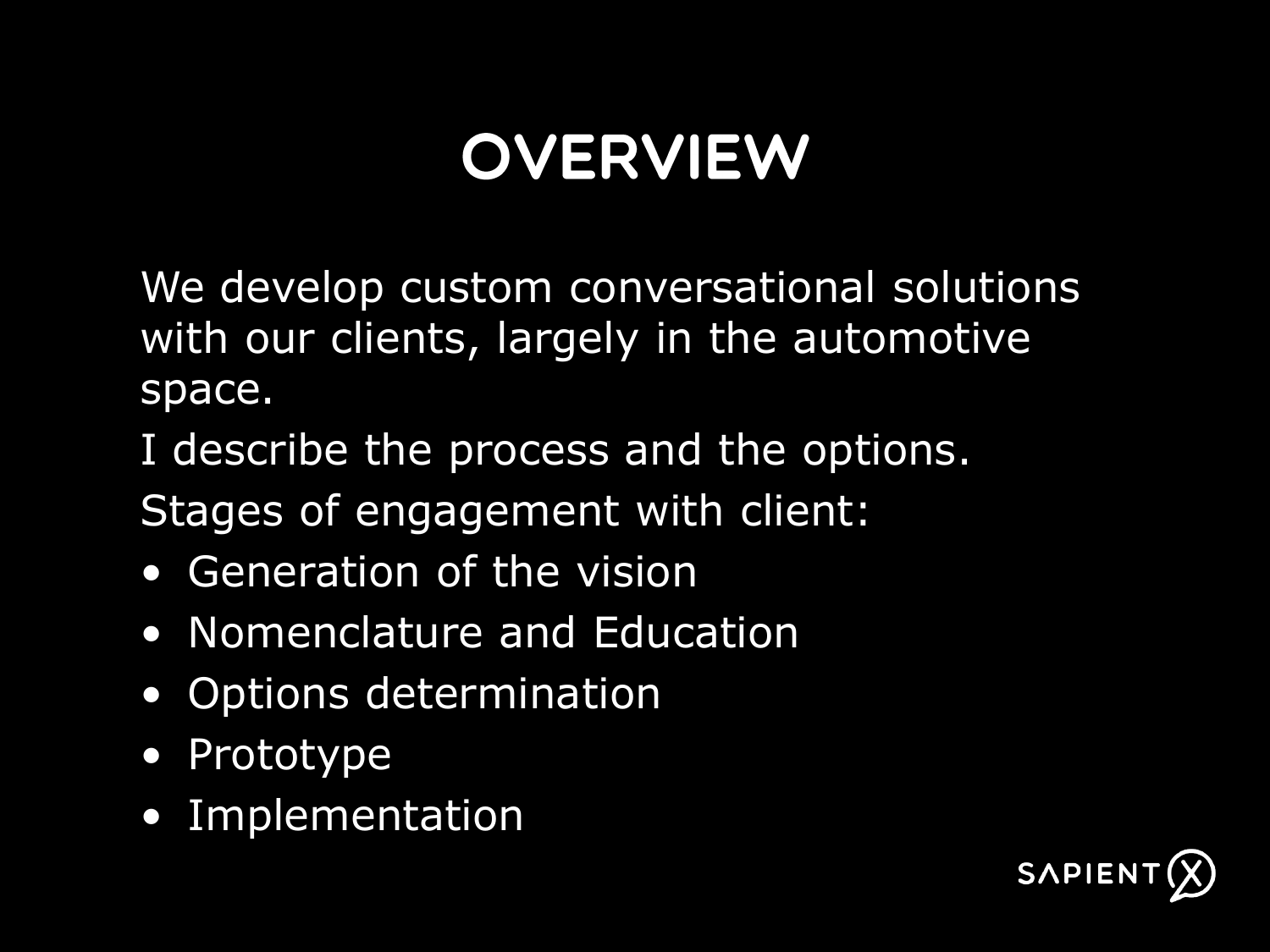#### WHO AM I AND WHO ARE WE?

CTO of SapientX

- Spent many years building VR worlds.
- SapientX has developed prototypes of speech interaction systems for several major manufacturers.
- Mitsubishi, Samsung, Magneti Marelli.
- Our NLU tech won the Loebner 4 times.

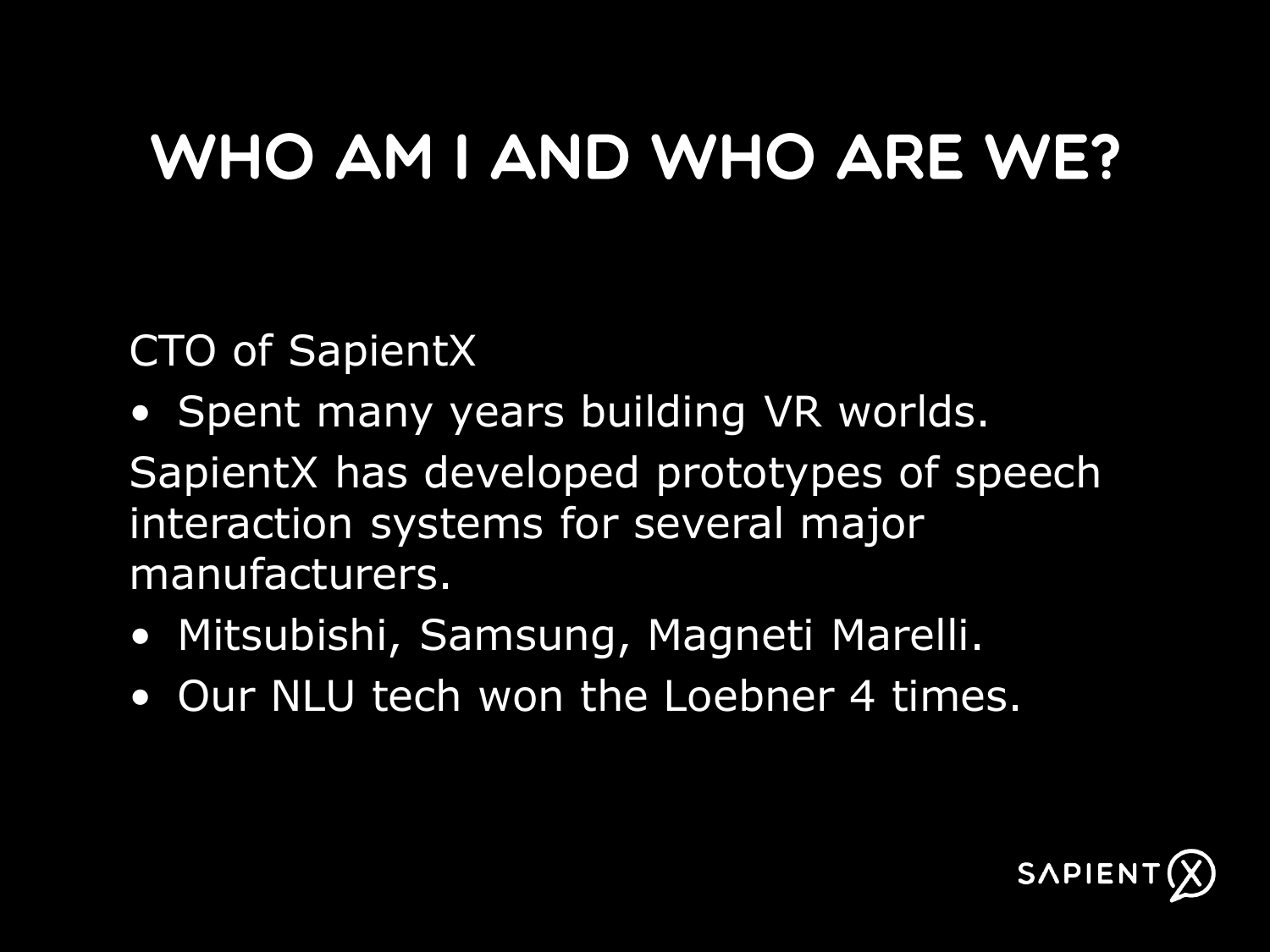#### NOMENCLATURE AND EDUCATION

Important concepts to understand:

- ASR / STT / NLP
- NLU
	- Machine learning vs. fundamental meaning
	- Alternate approaches determining intent, entities
	- Noun, verb, object structures.
- $\bullet$  TTS
- Avatar engine

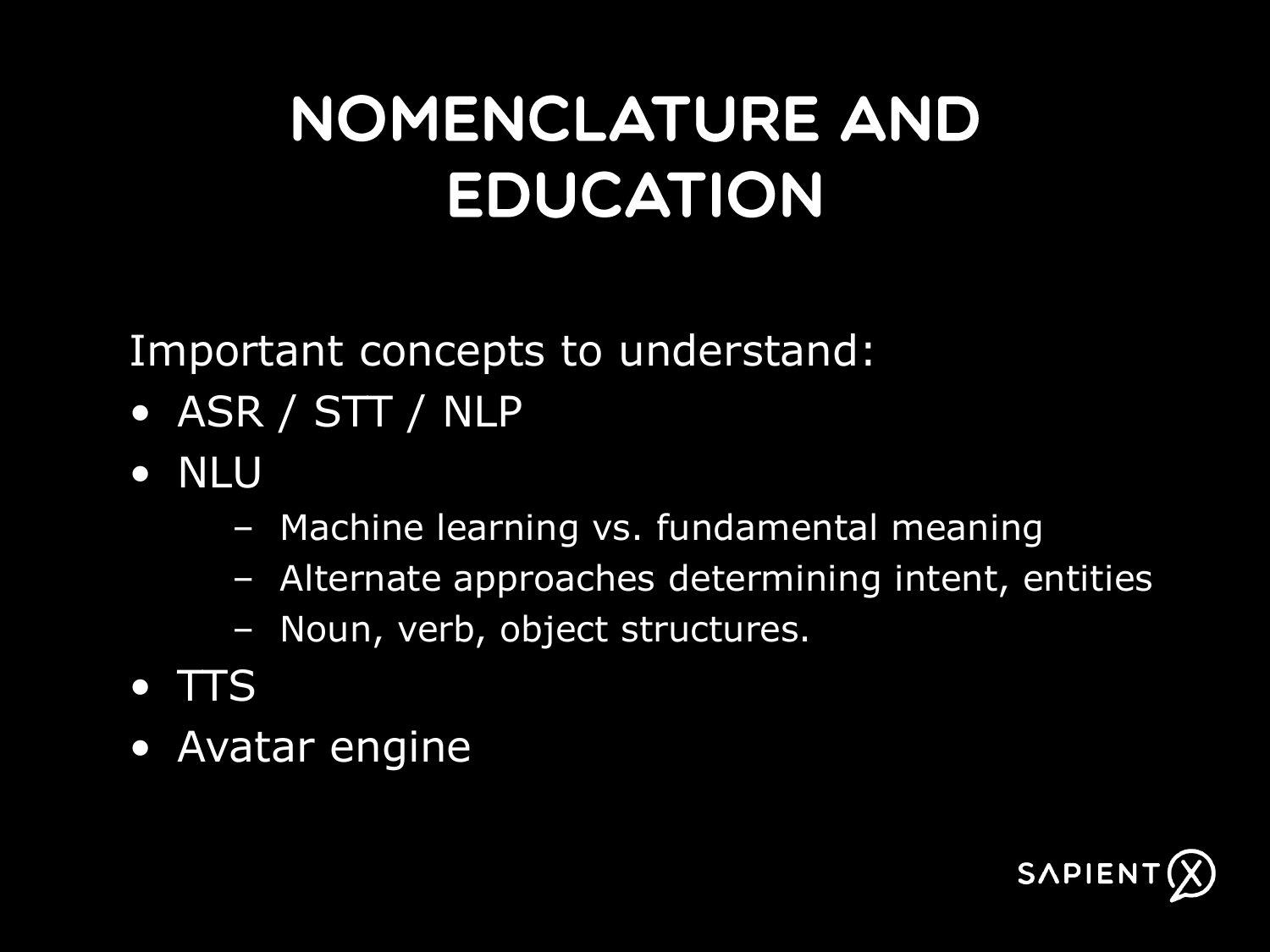### **OPTIONS - 1**

- Operating system
- Set of intents
	- Control of xxx
	- On-line, off-line, hybrid modes
- Languages needed
	- ASR, TTS options
- Avatars
	- Applicability in contexts
	- Cultural sensitivity
	- Celebrity faces / voices

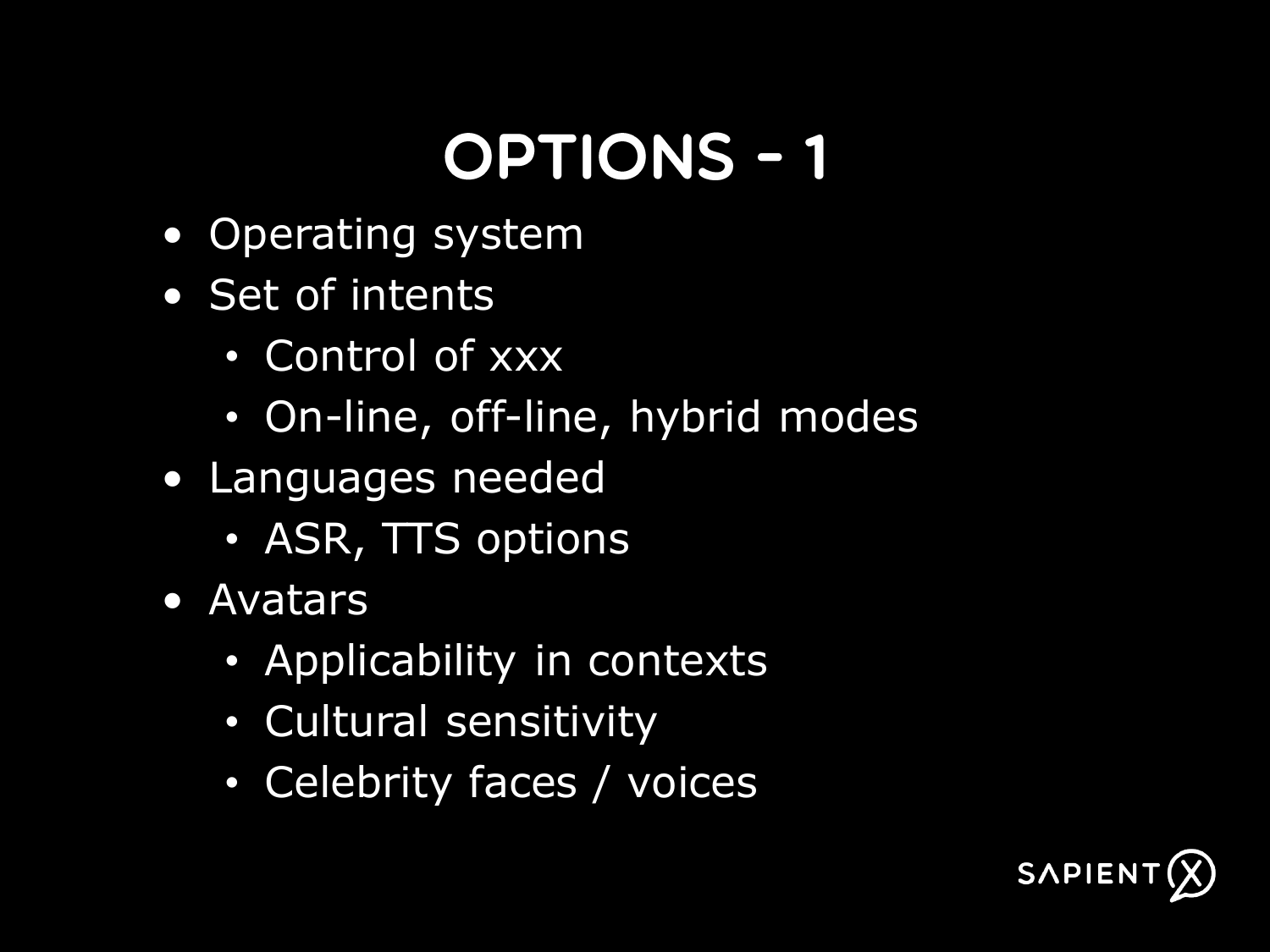## **OPTIONS - 2**

- NLU
	- Transitioning between modes
	- Chattiness
	- Personality
- Visual Cues
	- Of what was said
	- Of mode
	- Of sentiment
- Sentiment analysis
	- Impaired ability
	- Adjust chattiness

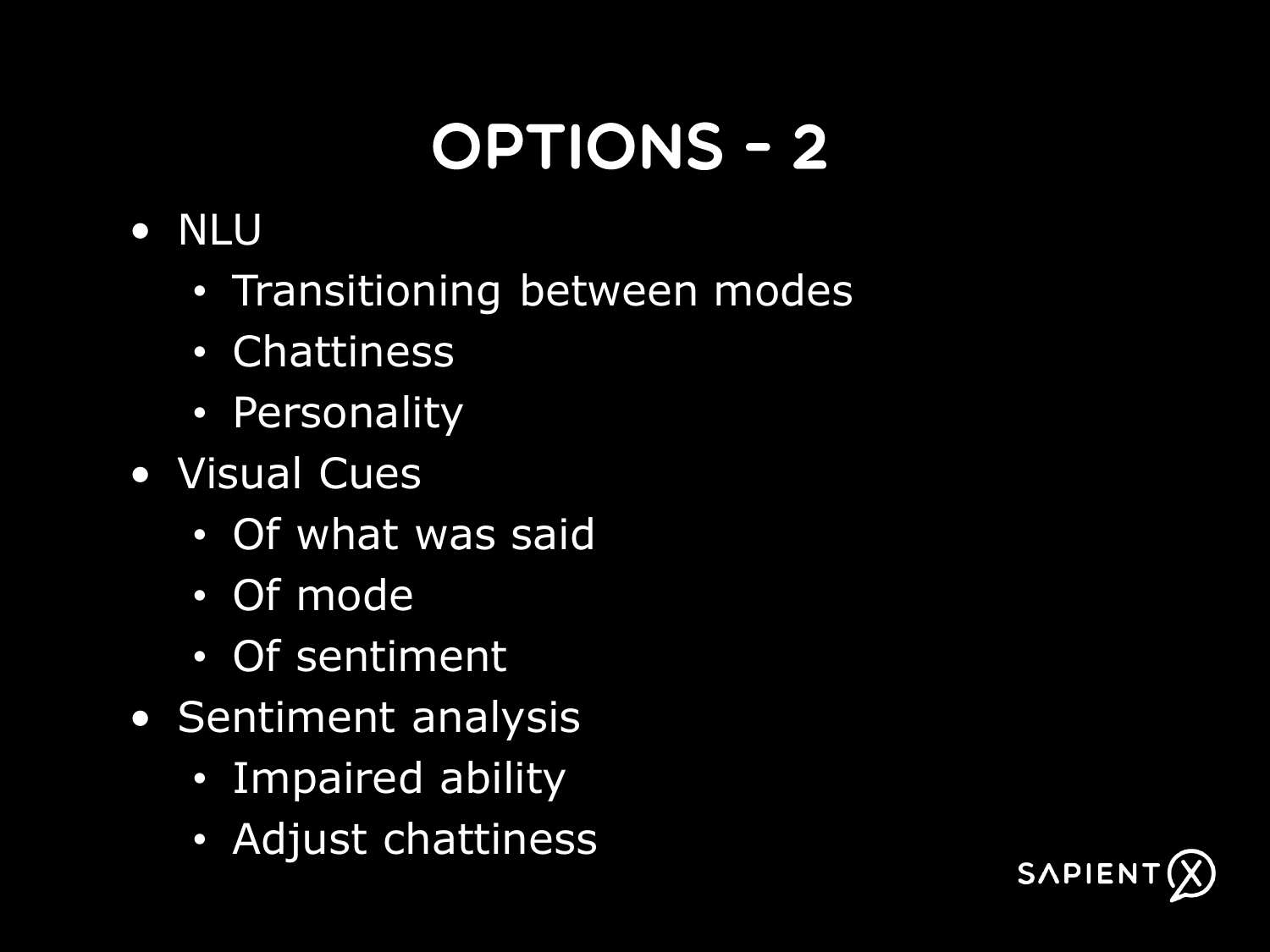#### **OPTIONS - 3**

- Authentication
	- Text dependent vs. text independent
- Infotainment system
	- Navigation
- Windows and doors
- Interface to systems buses

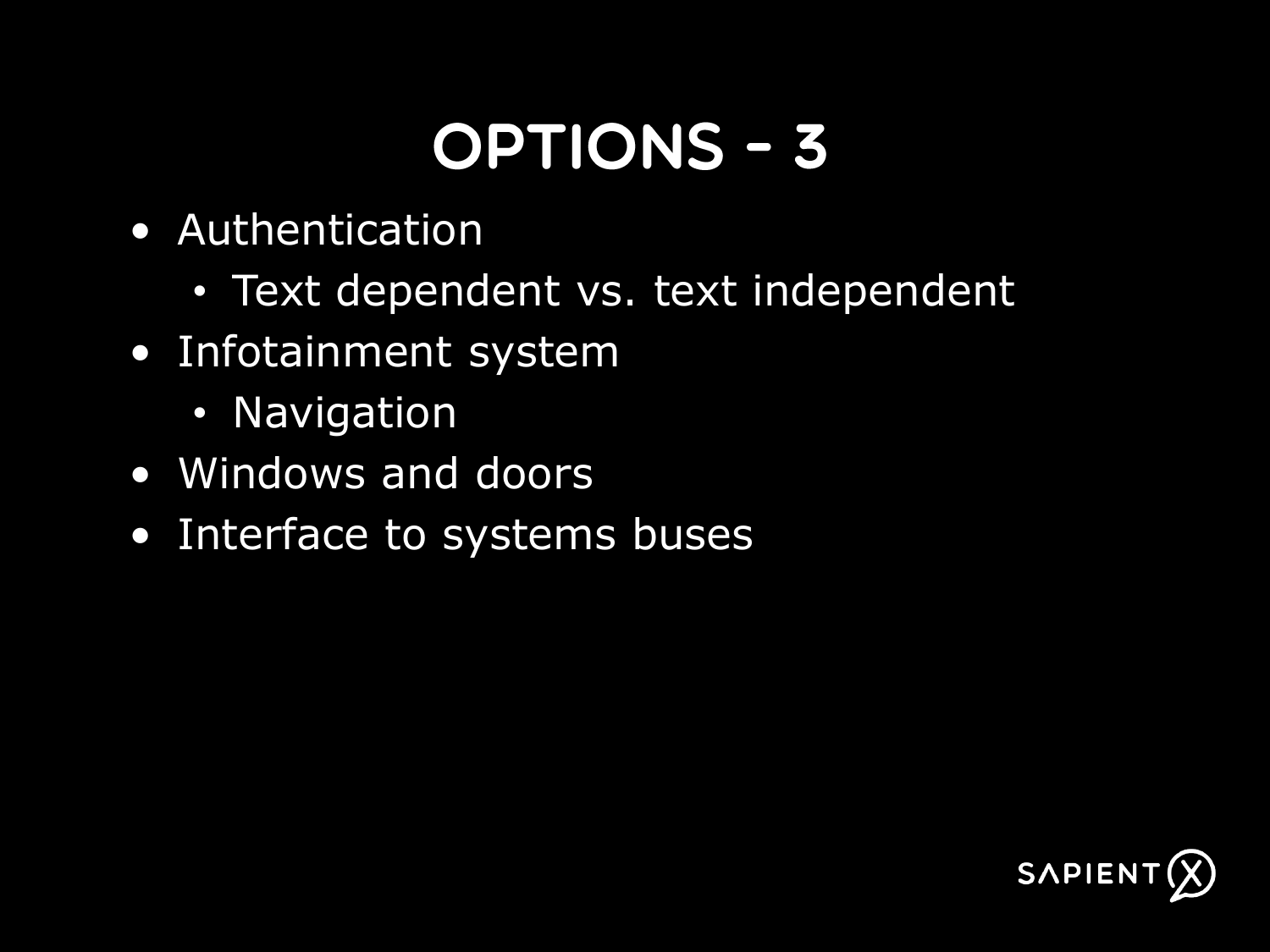#### **PROTOTYPE**

- Make part of the vision concrete
- Design is a Bayesian process
- We are all lousy guessers
- Build in stages.
	- Allows for early feedback
	- Allows for course corrections
	- Address the hard problems first, where appropriate.

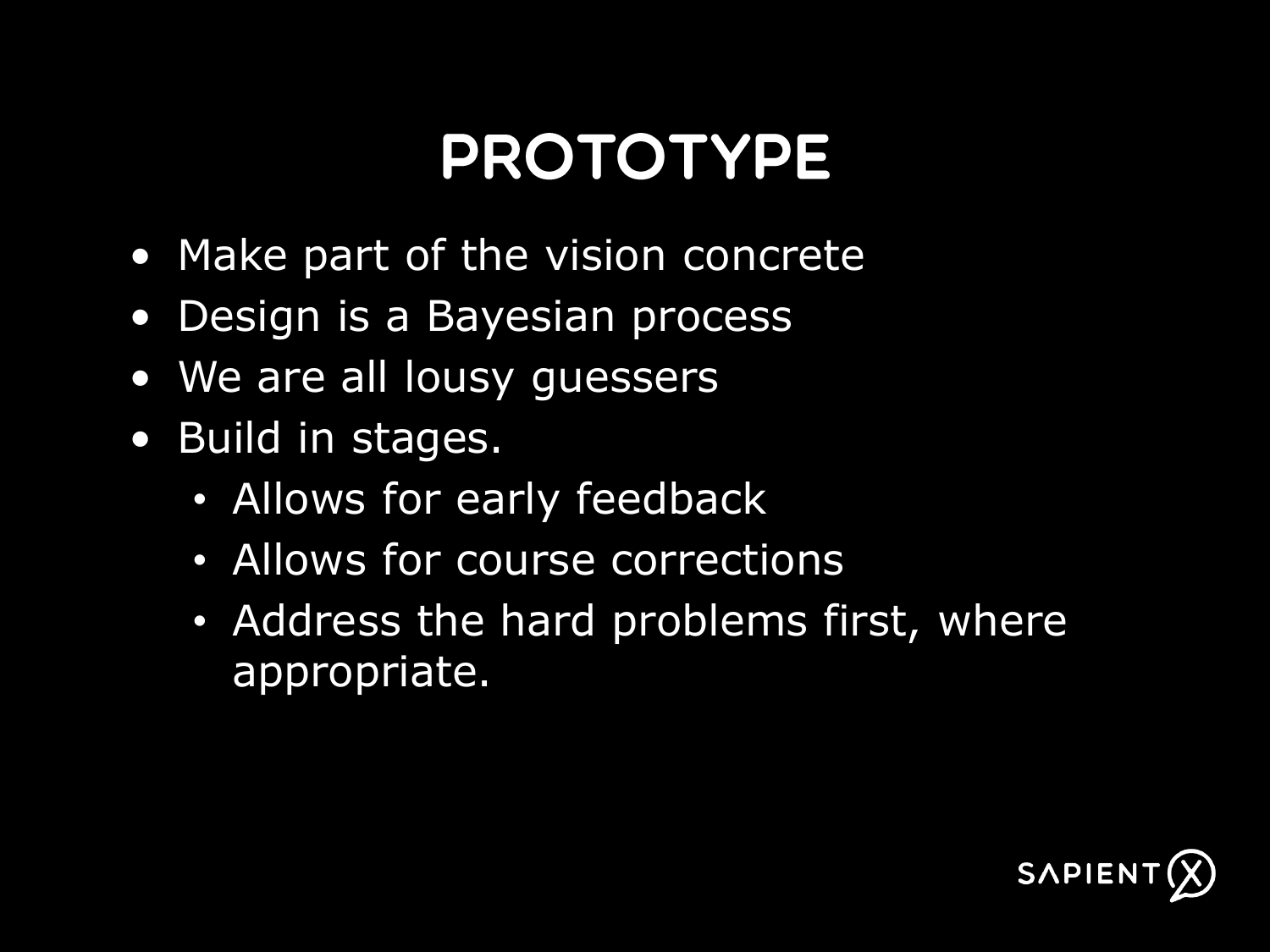#### **IMPLEMENTATION**

- Still done in stages
- Work out the hardware specs early
- Establish regular interfaces with clients
- Put debugging hooks in place